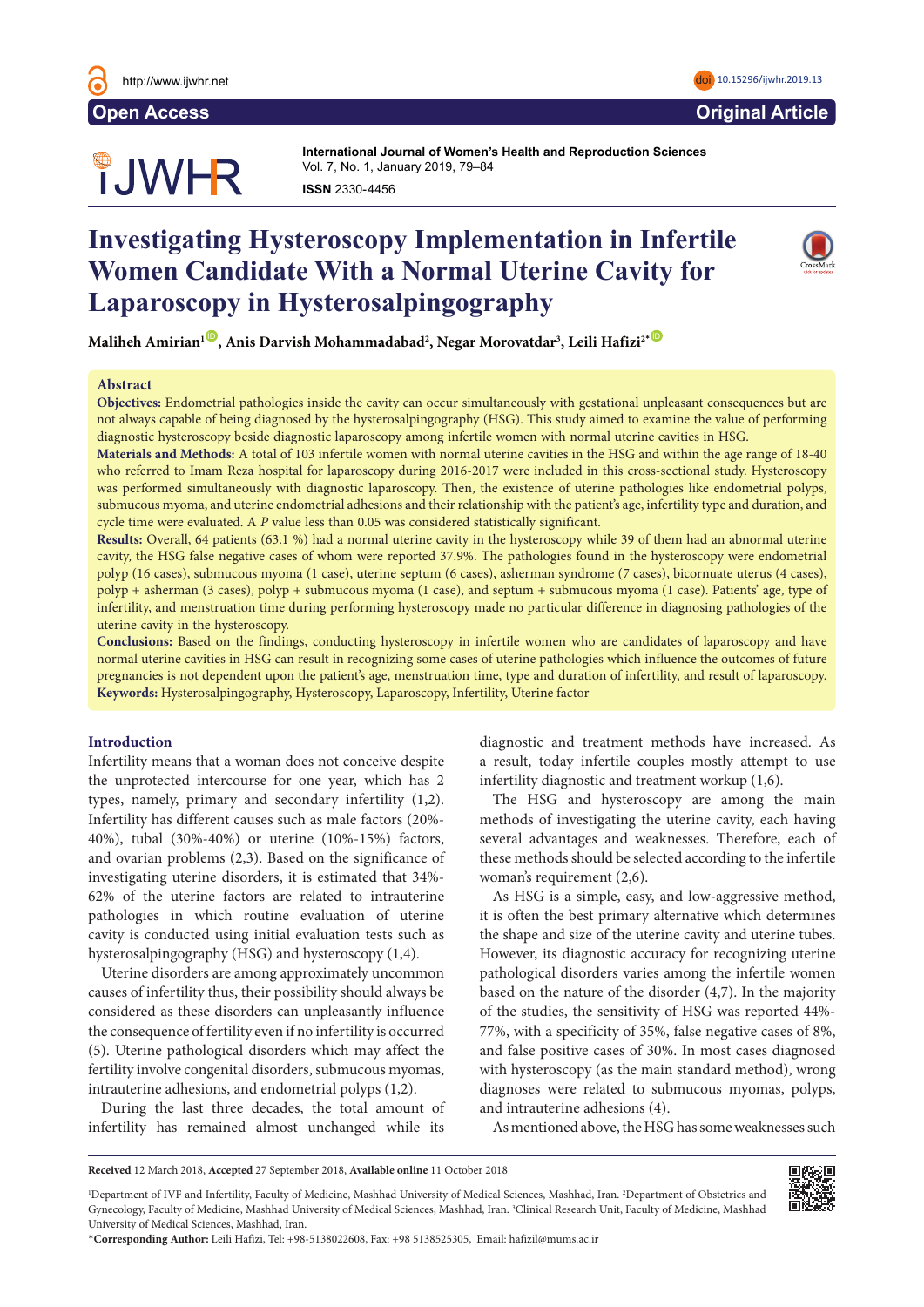as time scheduling, using antibiotics, and being discomfort and painful. In addition, HSG somehow exposes the patients to ionizing radiation as well as radiocontrast substances and involves infectious complications which may result in more gestational disorders (4,6,8). Conversely, however, HSG has several advantages which include being performed on an outpatient basis, having low cost, acceptable treatment value, and imaging uterine cavity, intrauterine structure, and tubes simultaneously  $(6,7)$ .

Hysteroscopy is an endoscopic method in which a narrow telescope is used to observe the intrauterine cavity. Endoscopic operations, if used appropriately, have such benefits as a decrease in pain, lower cost, and faster improvement. Diagnostic hysteroscopy seeks to evaluate the intrauterine cavity and diagnose the structural and pathological disorders such as a uterine septum, adhesion, polyp or myoma (2,6).

 Investigating with hysteroscope has priority in the evaluation of endometrial cavity since it has a sensitivity of 100% and specificity of 95%. Further, it is considered as a gold standard method in diagnosing uterine pathologies and their simultaneous treatment (4).

Using diagnostic hysteroscopy, some information can be achieved that are inaccessible by means of un-purposeful endometrial sampling like diagnosing endometrial polyps or submucous myomas, as well as malignant or hyperplastic polyps or other localized lesions which can be diagnosed by hysteroscopy sampled through purposeful biopsy and completely expelled (3).

Diagnostic hysteroscopic indications in infertility cases encompass abnormal HSG or abnormal transvaginal sonography, unexplained infertility, and in vivo fertilization (IVF) failure which can often be implemented with the lowest amount of irritation and cost (4). Furthermore, laparoscopy is a standard method for exploring the anatomy of pelvic, as well as the size and extent of pelvic diseases in order to investigate uterus and tubo-peritoneal causes of infertility. Moreover, it provides the possibility of treatment along with diagnosis (4,9).

However, the intrauterine cavity cannot be examined by laparoscopy unless it is performed simultaneously with hysteroscopy (4,9). If suspicious cases are found or any disorder is diagnosed inside the endometrial cavity, then hysteroscopy can be used to verify the diagnosis, to describe the disorder in a better way, and to remove the lesion (10). Intrauterine pathological disorders which may have any unpleasant influence on the fertility are evaluated through hysteroscopy which is considered the main standard method for both diagnosis and treatment. Additionally, it is a low-aggressive method for diagnosis and treatment of intrauterine pathologies (1,5).

The role of hysteroscopy together with diagnostic laparoscopy in infertile women is still being discussed and studied (4). Diagnostic hysteroscopy is conducted in infertile women with abnormal HSG. In addition, it is performed simultaneously with diagnostic laparoscopy in cases of normal HSG as a method of screening to examine intrauterine pathologies such as an endometrial polyp, submucous myoma, uterine, and septum (1,4).

Based on false negative cases of HSG, nowadays, some experts recommend performing hysteroscopy in infertile women as diagnosing and treating uterine pathologies and disorders increase the chances of pregnancy. Further, based on high sensitivity (100%) and specificity (95%) of hysteroscopy in evaluating the uterine cavity, as well as, its low complication, short time of performing, and low cost and little pain, hysteroscopy is advised to be implemented at the time of laparoscopy (4,7).

The present study attempted to investigate the value of performing hysteroscopy simultaneously with diagnostic laparoscopy in infertile women with normal uterine cavities in the HSG. Can this procedure help to discover hidden uterine pathologies which may influence on fertility outcome?

#### **Methods and Materials**

After obtaining the code of ethics from the Ethics Committee of Mashhad University of Medical Sciences, the present cross-sectional study was conducted in Imam Reza Hospital of Mashhad University of Medical Sciences from June 2016 to October 2017.

One hundred and three infertile women referring to the infertility clinic who were candidates for diagnostic laparoscopy were included in the study. The inclusion criteria were not getting pregnant despite unprotected intercourse for at least one year, being within the age range of 18-40 years, having a normal semen analysis (spermogram) of the husband, a normal uterine cavity in the HSG, normal hormonal tests (LH-FSH-TSH-PROLACTINE), a normal ovarian reserve, Being a candidate for diagnostic laparoscopy due to tubal obstruction, the possibility of peritubal adhesion, as well as endometriosis or unexplained infertility, and giving a written consent for participation. Furthermore, the exclusion criteria encompassed having a cardiovascular disease or the risk factor for pelvic infection and having a problem during the operation for which an anesthetist diagnoses the operation time to be shorter.

The procedures were first explained to the patients, namely, women patients were informed that diagnostic hysteroscopy and laparoscopy were going to be performed simultaneously. Moreover, if intrauterine pathology was observed, then the treatment was conducted through hysteroscopy. Additionally, the method of doing a hysteroscopy and its benefits and consequences were completely described to the patients and a pamphlet was given to the couple to obtain further information in this regard. In addition, it was emphasized that if the hysteroscopy were diagnostic, the duration of anesthesia would be about 15 minutes and in case of treatment, it would increase based on the given diagnostic pathologies.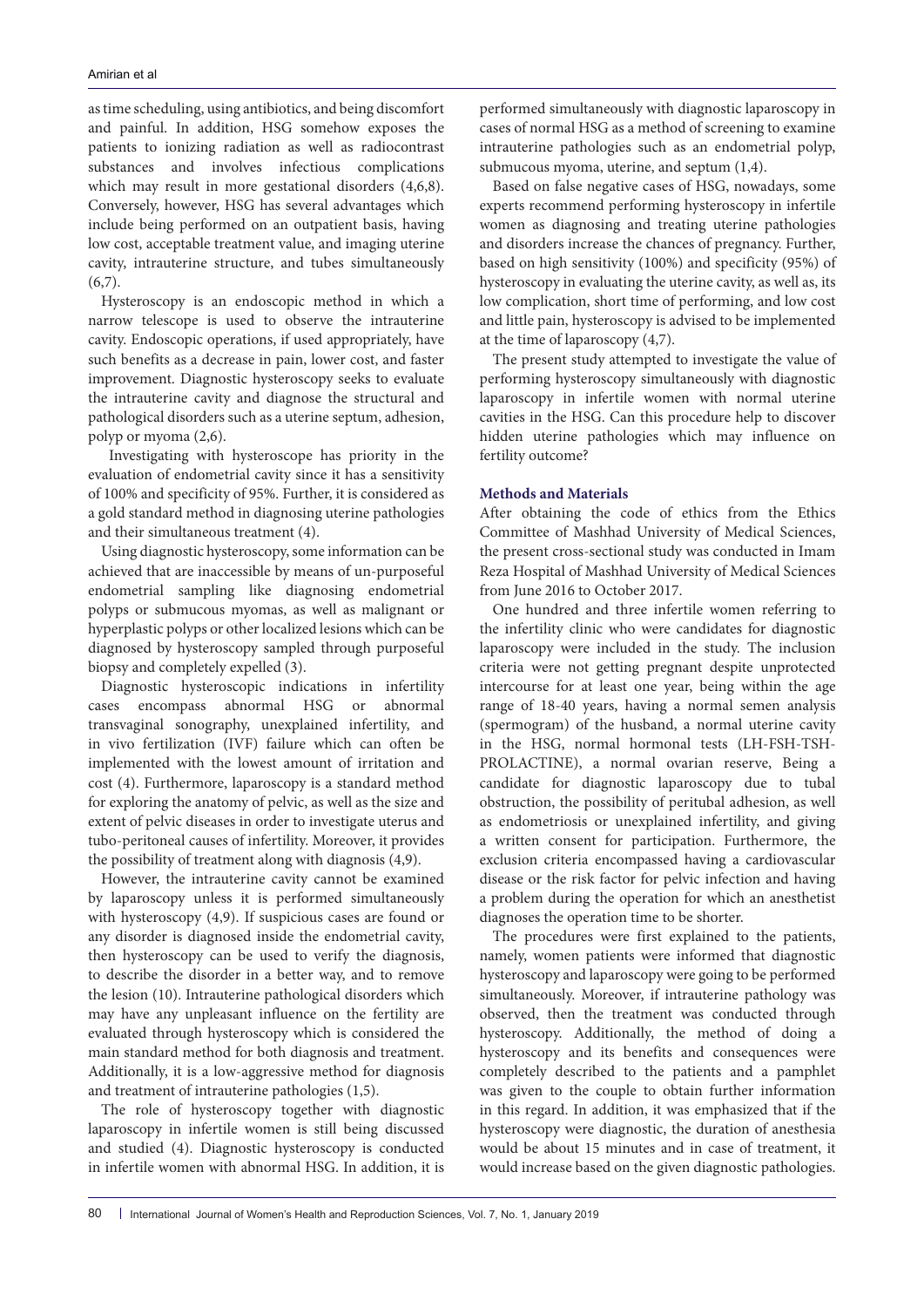The patients' demographic characteristics and initial paraclinical information, that is, their age, duration of infertility, type of infertility, and time of cycle during performing hysteroscopy were recorded in a checklist based on the interview conducted with the patients and the existing data in their medical profiles.

Diagnostic hysteroscopy was performed by Bettocchi 5 mm Storz laparoscope (made in Germany) in the women's operating room of Imam Reza Hospital under general anesthesia (GA) and in the lithotomy position. When laparoscopy was finished, the patient was moved out of Trendelenburg position and after gas expulsion and before the expulsion of trocars, hysteroscopy was implemented employing a Storz operative 5-mm hysteroscope in order to examine the intrauterine cavity. Intrauterine pathologies such as an endometrial polyp, submucous myoma, uterine adhesion, and the like, if existed, were recorded and treated at the same time.

The finding related to the uterine pathologies during hysteroscopy was recorded as HSG false negative cases. Further, the value of performing hysteroscopy during diagnostic laparoscopy was evaluated based on a number of false negative cases in the statistical investigation.

#### **Results**

The mean age of the attending patients and their duration of infertility were  $30.9 \pm 5.4$  and  $4.1 \pm 5.2$  years, respectively. Patients' demographic information is summarized in Table 1.

As previously explained, 103 infertile women with a normal uterine cavity in HSG underwent diagnostic laparoscopy and hysteroscopy, out of whom the hysteroscopic result of 64 patients (62.1%) was normal while that of the remaining 39 patients (37.9%) was abnormal. The distribution of pathologic findings in the hysteroscopy of 39 patients (37.9 %) with abnormal hysteroscopy is shown in Table 2.

Using the chi-square test, it was revealed that the uterine pathology in the hysteroscopy of infertile patients with normal uterine cavities in HSG who were candidates

**Table 1.** Demographic Characteristics of Infertile Women Candidates with Normal Cavities in HSG for Laparoscopy

|                                                          |                  | No. (%)   | Total     |
|----------------------------------------------------------|------------------|-----------|-----------|
| Age $(y)$                                                | < 35             | 72 (69.9) | 103 (100) |
|                                                          | $\geq$ 35        | 31(30.1)  |           |
| Type of infertility                                      | Primary          | 74 (71.8) | 103 (100) |
|                                                          | Secondary        | 29(28.1)  |           |
| Duration of infertility (y)                              | < 5              | 85 (82.5) |           |
|                                                          | $\geq$ 5         | 18(17.5)  | 103 (100) |
| Time of performing<br>hysteroscopy in menstrual<br>cycle | Follicular phase | 85 (82.5) |           |
|                                                          | Luteal phase     | 18 (17.5) | 103 (100) |
| Laparoscopic results                                     | Normal           | 85 (82.5) | 103 (100) |
|                                                          | Abnormal         | 18 (17.5) |           |
|                                                          |                  |           |           |

of laparoscopy was not statistically associated with the patient's age  $(P = 0.39)$ , type of infertility whether primary or secondary  $(P = 0.77)$ , duration of infertility less or more than 5 years ( $P = 0.33$ ), time of performing hysteroscopy in the menstrual cycle  $(P = 0.5)$ , and the normal or abnormal result of laparoscopy ( $P = 0.90$ ), the results of which are provided in Table 3.

#### **Discussion**

As pointed out, 103 infertile women with a normal uterine cavity in HSG underwent diagnostic laparoscopy and hysteroscopy. The result of hysteroscopy was abnormal in 37.9% of the patients. The endometrial polyp was the most commonly diagnosed pathology. However, the existing uterine pathology was not related to the patient's demographic data. Several studies have been conducted in this respect which are presented in the following sections. Wadhwa et al, for instance, examined 108 infertile women in India. These patients whose age varied from 20 to 40 years were diagnosed normal in gynecologic examinations and hormonal tests and thus underwent both HSG and hysteroscopy. Nearly eighty percent of the patients had

**Table 2.** Distribution of Uterine Cavity Pathologies in Abnormal Hysteroscopy of Infertile Women Candidates with Normal Cavities in HSG for Laparoscopy

| <b>Type of Pathology</b>          | <b>Abnormal Cases</b><br>No. (%) | <b>Patients</b><br>No. (%) |
|-----------------------------------|----------------------------------|----------------------------|
| Endometrial polyp                 | 16(41)                           | 16(15.5)                   |
| Submucosal myoma                  | 1(2.6)                           | 1(1)                       |
| Uterine septum                    | 6(15.4)                          | 6(5.8)                     |
| Asherman syndrome                 | 7(17.9)                          | 7(6.8)                     |
| <b>Bicornate uterus</b>           | 4(10.2)                          | 4(3.9)                     |
| Polyp + submucous myoma           | 1(2.6)                           | 1(1)                       |
| Polyp + Asherman syndrome         | 3(7.7)                           | 3(2.9)                     |
| Uterine septum + submucosal myoma | 1(2.6)                           | 1(1)                       |
| Total                             | 39 (100)                         | 39 (37.9)                  |

**Table 3.** The Relationship Between Demographic Information and Uterine Pathology of the Patients in Hysteroscopy of Infertile Women Candidates with Normal Cavity in HSG for Laparoscopy

|                                                          |                  | No. (%)   | $P$ Value <sup>a</sup> |
|----------------------------------------------------------|------------------|-----------|------------------------|
| Age $(y)$                                                | $35$             | 26(36.1)  | 0.39                   |
|                                                          | $\geq$ 35        | 13 (41.9) |                        |
| Type of infertility                                      | Primary          | 32 (31.2) | 0.77                   |
|                                                          | Secondary        | 7(6.9)    |                        |
| Duration of infertility (y)                              | < 5              | 31(30.1)  | 0.33                   |
|                                                          | $\geq$ 5         | 8(7.8)    |                        |
| Time of performing<br>hysteroscopy in menstrual<br>cycle | Follicular phase | 37 (35.9) | 0.5                    |
|                                                          | Luteal phase     | 2(2)      |                        |
| Laparoscopic results                                     | Normal           | 34 (33)   | 0.09                   |
|                                                          | Abnormal         | 18        |                        |

<sup>a</sup> Data are chi-square test results.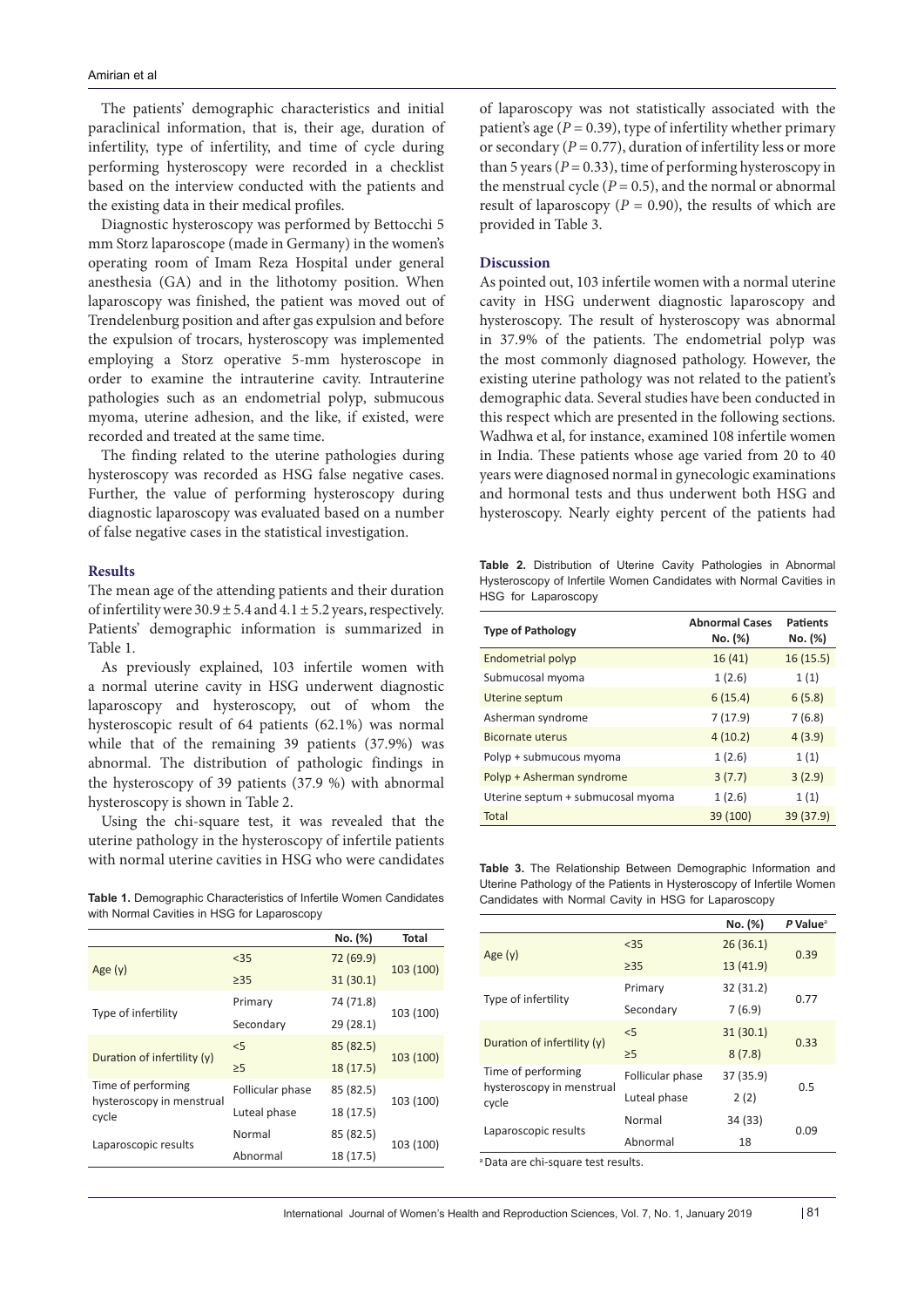primary infertility while 26.85% of them suffered from secondary infertility. Furthermore, the HSG was normal in 7.8% of cases while being abnormal in 22.85% of them. Moreover, hysteroscopy was found normal in 64.4% of the patients while it was abnormal in 35.51% of them. False negative cases with HSG who were diagnosed by the hysteroscopy included 15.3% as well. Additionally, the sensitivity and specificity of the HSG were 44.8% and 86.6%, respectively. Similarly, the positive and negative predictive values (PPV & NPV) were 56.5% and 80.2%, respectively. Regarding the hysteroscopic findings, the highest percentages belonged to the endometrial polyp (3.8%), uterine septum (3.8%), and asherman syndrome (1%). Abnormal hysteroscopy existed in 29 (35.44%) women with primary infertility and 10 (35.71%) women with secondary infertility, indicating that the difference between these 2 groups was not statistically significant (1).

In another study by Nigam et al, 128 infertile women with primary infertility received HSG which was found to be abnormal in 100 patients (78.1%) while being normal in 28 other patients (21.9%). Then, laparoscopy and hysteroscopy were conducted in patients with normal HSG. In addition, hysteroscopy was normal in 18 patients whereas being abnormal in 10 patients. The diagnosed pathologies contained uterine adhesions in 9 cases (90%) and an endometrial polyp in 1 case (10%). The false negative percentage was reported 12.69% for the HSG (6).

In the same vein, Chauhan et al conducted a study in which 100 infertile women with normal clinical labs and examinations received HSG and hysteroscopy. The mean age and duration of infertility of the patients were  $30 \pm 4$  and  $4.1 \pm 2$  years, respectively. Sixty-six patients had primary infertility while 34 of them suffered from secondary type. The HSG was abnormal in 13 patients whereas being normal in 87other patients. Further, hysteroscopy was found abnormal in 10 patients, according to which false negative ratio of HSG was reported 10%. Furthermore, the sensitivity, specificity, PPV, and NPV of the hysteroscopy were 50%, 98%, 76.9%, and 88.5%, respectively. The pathologies diagnosed in the hysteroscopy were submucous myoma (4 cases), endometrial polyp (3 cases), and uterine adhesion (3 cases) (5).

In this study, the means of age and infertility duration of the attending patients were 30.9±5.4 and 4.1± 2.5 years, respectively. This is in line with the results obtained by Chauhan et al (5).

In a retrospective study implemented by Taskin et al, 359 infertile patients with a history of one time assisted reproductive technology (ART) or more whose age ranged from 18 to 46 years received HSG and hysteroscopy. The mean age of the patients was 33.3 years and the mean duration of their infertility was 8.3 years. Furthermore, the HSG was abnormal in 82 patients while being normal in 277 others. Hysteroscopy was performed among patients with normal HSG, 81 of whom (36.1%) had pathologies. Pathological findings included uterine septum (36 cases), endometrial polyp (26 cases), adhesion (11 cases), and submucous myoma (8 cases). Forty-four patients (54.3%) were younger than 35 years old whereas 37 of them (45.7%) were 35 years or older. The number of uterine pathologies discovered was higher among those whose ART number was higher ( $P = 0.15$ ). The highest amount of uterine pathologies in the hysteroscopy which was observed in patients older than 35 years had a significant difference  $(P = 0.004)$  (11).

Moreover, El-Mazny et al conducted laparoscopy and hysteroscopy in 145 infertile women with a normal hormonal test, normal HSG, and normal semen analysis examinations of the husband, and a history of 2 or more performed ART. Based on the results, the means of age and infertility duration of the patients were  $32.2 \pm 3.4$ and 2.6 ± 1.5 years. Hysteroscopy was found abnormal in 48 patients. Additionally, the false negative ratio of HSG was 33.1%. The highest numbers of uterine pathologies belonged to the endometrial polyp, intrauterine adhesions, and submucosal myoma. Such pathologies were mostly diagnosed among patients older than 35 years and those with higher numbers of ART (3).

Similarly, in a study by Hourvitz et al, 91 out of 93 infertile women who had normal uterine cavities in HSG received diagnostic hysteroscopy during the laparoscopy. Hysteroscopy was abnormal in 11 cases (12.1%). The false negative ratio of HSG was 12%. In addition, uterine pathologies involved asherman syndrome (2 cases), arcuate uterus (2 cases), endometrial polyp (3 cases), and endometrial hyperplasia (4 cases) (4).

Further, Godinjak and Idrizbegovic examined 360 infertile patients using hormonal tests, cervical smear, sonography, Chlamydia antibody, and normal semen analysis. Laparoscopy and hysteroscopy were performed in the follicular phase for all the patients within the age range of 23-42 years whose means of age and infertility duration were 31 and 6.3 years, respectively. Based on the results, hysteroscopy was normal in 251 patients (75.11%) while it was found abnormal in the remaining 109 patients (24.89%). Uterine pathologies involved 42 submucosal myomas cases (11.6%), endometrial 26 polyp cases (7.22%), 3 asherman syndrome cases (0.8%), and 19 uterine anomaly cases (5.27%). Furthermore, uterine anomalies contained uterine septum (7 cases), bicornate uterus (5 cases), unicornuate uterus (3 cases), and arcuate uterus (4 cases). Based on this study, 20% of uterine pathologies with short time and low complication (less than 0.01%) were diagnosed simultaneously performing hysteroscopy and laparoscopy (2).

In the same vein, Golan et al investigated hysteroscopic results of 324 infertile patients with normal uterine cavities in HSG. Hysteroscopy was abnormal in 156 patients (48.1%). The sensitivity and specificity of HSG in diagnosing uterine pathologies were 97% and 23%, respectively. Moreover, the false negative ratio was 10% and the most frequent pathologies belonged to intrauterine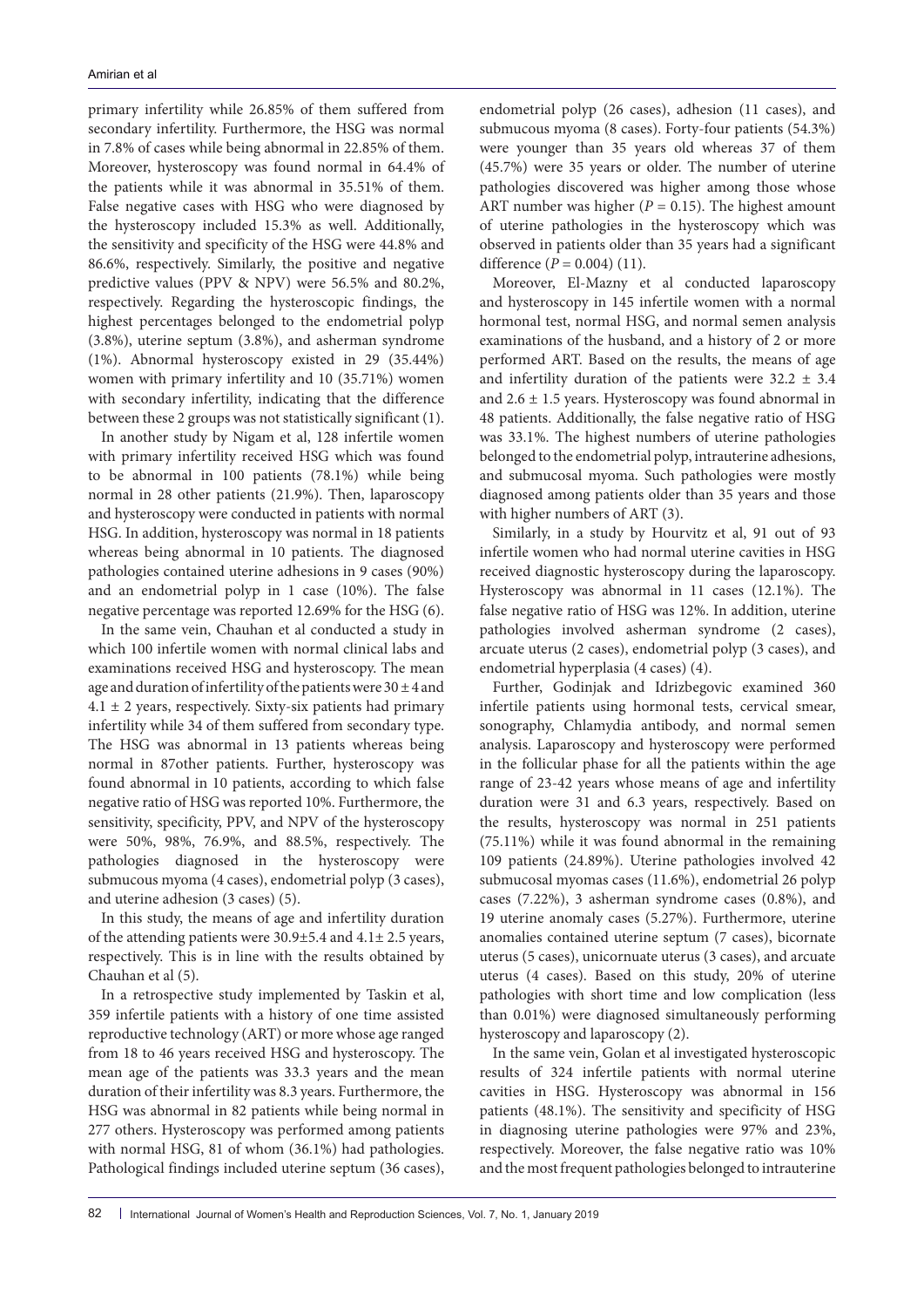adhesion and uterine septum (9).

Additionally, Snowden et al, examined the diagnostic precision and treatment value of HSG, hysteroscopy, and laparoscopy among 77 infertile women. The HSG was found to be abnormal in 16 cases (21%). In normal cases of HSG in patients who underwent hysteroscopy, the false negative ratio was 1.3% (12). In the current study, the false negative ratio of HSG was 37.9% which is in conformity with those found by Nigam et al (6), Taskin et al (11), and El-Mazny et al (3). Such consistency may be related to the racial conformities of these studies with our country. The result of this study is different from the European and American studies (4,9,12).

Based on the findings of the present study, the largest number of pathologies which were found in the hysteroscopy while not being diagnosed by means of HSG included endometrial polyp (15.5%) followed by asherman syndrome (6.8%) and uterine septum (5.8%). These results corroborate with those of Wadhwa et al and Taskin et al (1,11).

In addition, the type of infertility made no significant difference in diagnosing uterine pathology in the hysteroscopy, which is concurrent with the previous report by Wadhwa et al (1). Further, no significant difference was observed with regard to the cycle day while implementing hysteroscopy in diagnosing uterine pathology in the patients. This may be due to the fact that either this issue was not investigated in other studies or all the hysteroscopic cases were conducted in the follicular phase.

In our study, unlike those of Taskin et al and El-Mazny et al, uterine pathology was mostly observed in patients aged less than 35 years old. However, the patients' ages (with a border of 35 years) were not significantly different from each other in diagnosing uterine pathology by hysteroscopy (3,11).

Similarly, the results of this research indicated that implementing hysteroscopy at the same time with diagnostic laparoscopy increased the diagnosis of uterine pathologies even in normal HSG, the point which emphasized by Godinjak et al, Nigam et al and Hourvitz et al (2, 4, 6).

Furthermore, the researchers of this study had to perform the HSG in various centers which may have influenced the number of false negative cases. However, all the operations were conducted by a single gynecology laparoscopist surgeon using the same laparoscopy and hysteroscopy system, which can be regarded as a strong point of the study.

#### **Conclusions**

Generally speaking, based on the results, performing hysteroscopy among infertile women who are candidates of laparoscopy and have uterine cavities in normal HSG can result in diagnosing some cases of uterine pathologies which may affect future infertility consequences. However,

this issue does not depend upon the patient's age, cycle time, infertility type and duration, and laparoscopic result.

#### **Conflict of Interests**

Authors declare that they have no conflict of interests.

#### **Ethical Issues**

The study was approved by the Ethical Committee of Mashhad University of Medical Sciences (code: IR.MUMS. fm.REC.1395.384).

#### **Financial Support**

This paper was adopted from a gynecologic residency thesis with a registration number of IR.MUMS. fm.REC.1395.384 funded by the Research Deputy of Mashhad University of Medical Sciences.

#### **Acknowledgments**

 Hereby we express our appreciation to the Vice Chancellor of Research and Women's Health Research Center, Mashhad University of Medical Sciences for the financial and material support Moreover, we would appreciate all those people who helped us during this project.

#### **References**

- 1. Wadhwa L, Rani P, Bhatia P. Comparative Prospective Study of Hysterosalpingography and Hysteroscopy in Infertile Women. J Hum Reprod Sci. 2017;10(2):73-78. doi:10.4103/ jhrs.JHRS\_123\_16
- 2. Godinjak Z, Idrizbegovic E. Should diagnostic hysteroscopy be a routine procedure during diagnostic laparoscopy in infertile women? Bosn J Basic Med Sci. 2008;8(1):44-47. doi:10.17305/bjbms.2008.2996
- 3. El-Mazny A, Abou-Salem N, El-Sherbiny W, Saber W. Outpatient hysteroscopy: a routine investigation before assisted reproductive techniques? Fertil Steril. 2011;95(1):272-276. doi:10.1016/j.fertnstert.2010.06.033
- 4. Hourvitz A, Ledee N, Gervaise A, Fernandez H, Frydman R, Olivennes F. Should diagnostic hysteroscopy be a routine procedure during diagnostic laparoscopy in women with normal hysterosalpingography? Reprod Biomed Online. 2002;4(3):256-260.
- 5. Chauhan MB, Lakra P, Nanda S, Malik R, Malhotra V. Hysterosalpingography vs hysteroscopy: role in assessment of uterine factor during infertility workup. J SAFOG. 2013;5(3):116-9. doi:10.5005/jp-journals-10006-1241
- 6. Nigam A, Saxena P, Mishra A. Comparison of Hysterosalpingography and Combined Laparohysteroscopy for the Evaluation of Primary Infertility. Kathmandu Univ Med J (KUMJ). 2015;13(52):281-285. doi:10.3126/kumj. v13i4.16824
- 7. Prevedourakis C, Loutradis D, Kalianidis C, Makris N, Aravantinos D. Surgery: Hysterosalpingography and hysteroscopy in female infertility. Hum Reprod. 1994;9(12):2353-2355. doi:10.1093/oxfordjournals. humrep.a138451
- 8. Kirsop R, Porter R, Torode H, Smith D, Saunders D. The role of hysteroscopy in patients having failed IVF/GIFT